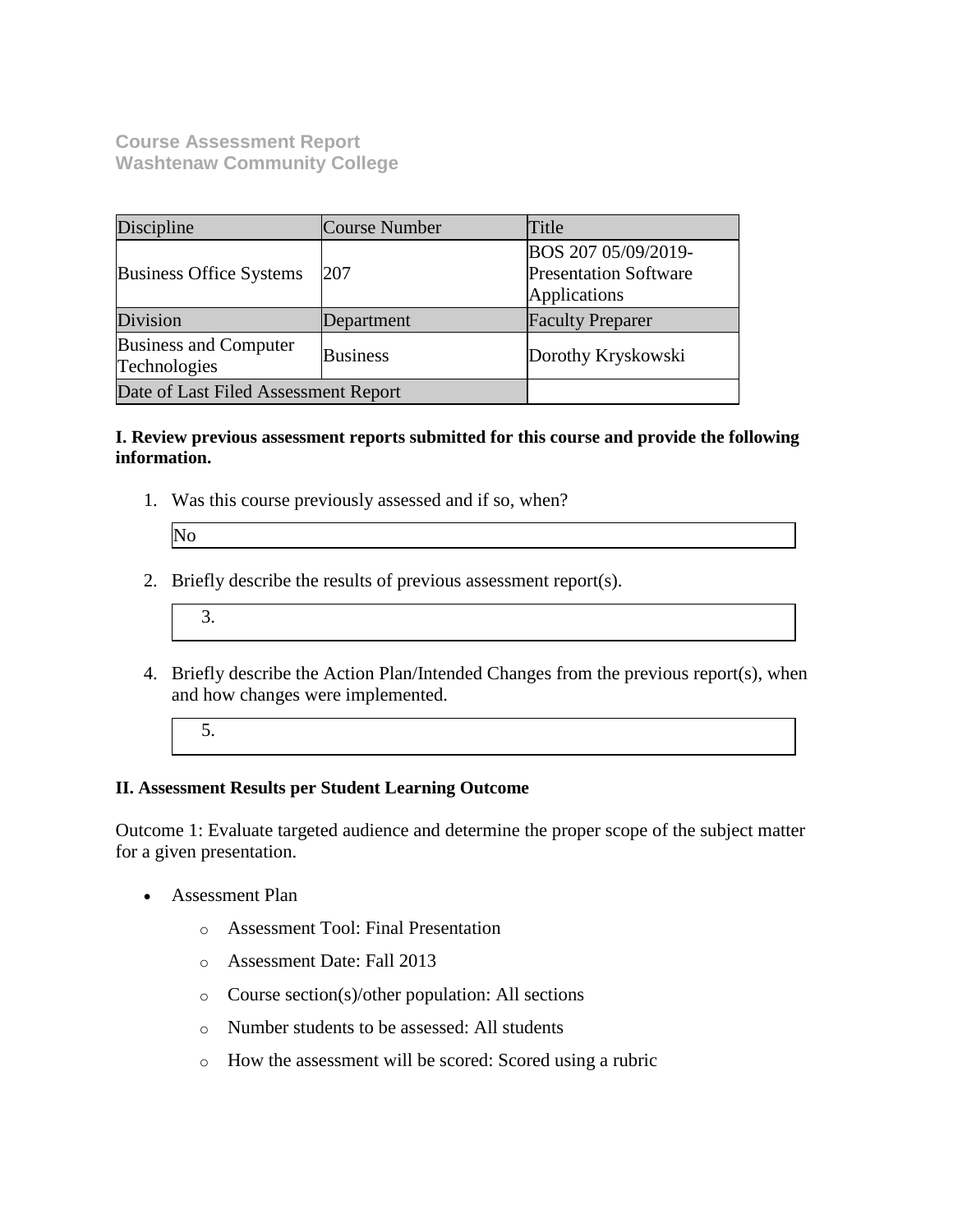- o Standard of success to be used for this assessment: 75% of students will score 75% or higher.
- o Who will score and analyze the data: Departmental Faculty
- 1. Indicate the Semester(s) and year(s) assessment data were collected for this report.

| riall (indicate years below) below) | Winter (indicate years) | SP/SU (indicate years)<br>below) |
|-------------------------------------|-------------------------|----------------------------------|
| 2018                                | 2019                    | 2018                             |

2. Provide assessment sample size data in the table below.

| # of students enrolled | # of students assessed |
|------------------------|------------------------|
|                        | -40.                   |

3. If the number of students assessed differs from the number of students enrolled, please explain why all enrolled students were not assessed, e.g. absence, withdrawal, or did not complete activity.

Lack of student completion of the course, through official withdrawal or failure to complete required exams and lessons.

4. Describe how students from all populations (day students on campus, DL, MM, evening, extension center sites, etc.) were included in the assessment based on your selection criteria.

The course is currently only offered online. All students enrolled in online sections during the noted semesters were included in the assessment.

5. Describe the process used to assess this outcome. Include a brief description of this tool and how it was scored.

The outcome was assessed using part 1 of a 7-part PowerPoint project. The student product was assessed using a rubric. Students could score a maximum of 25 points on this part of the project.

6. Briefly describe assessment results based on data collected for this outcome and tool during the course assessment. Discuss the extent to which students achieved this learning outcome and indicate whether the standard of success was met for this outcome and tool.

## Met Standard of Success: Yes

All students (100%) who completed the project scored a minimum of 19 of 25 (75%) points. This meets the standard of success for this outcome. Students were able to identify their target audience for the project. They also shared their plans with other students and received feedback via the Blackboard discussion board.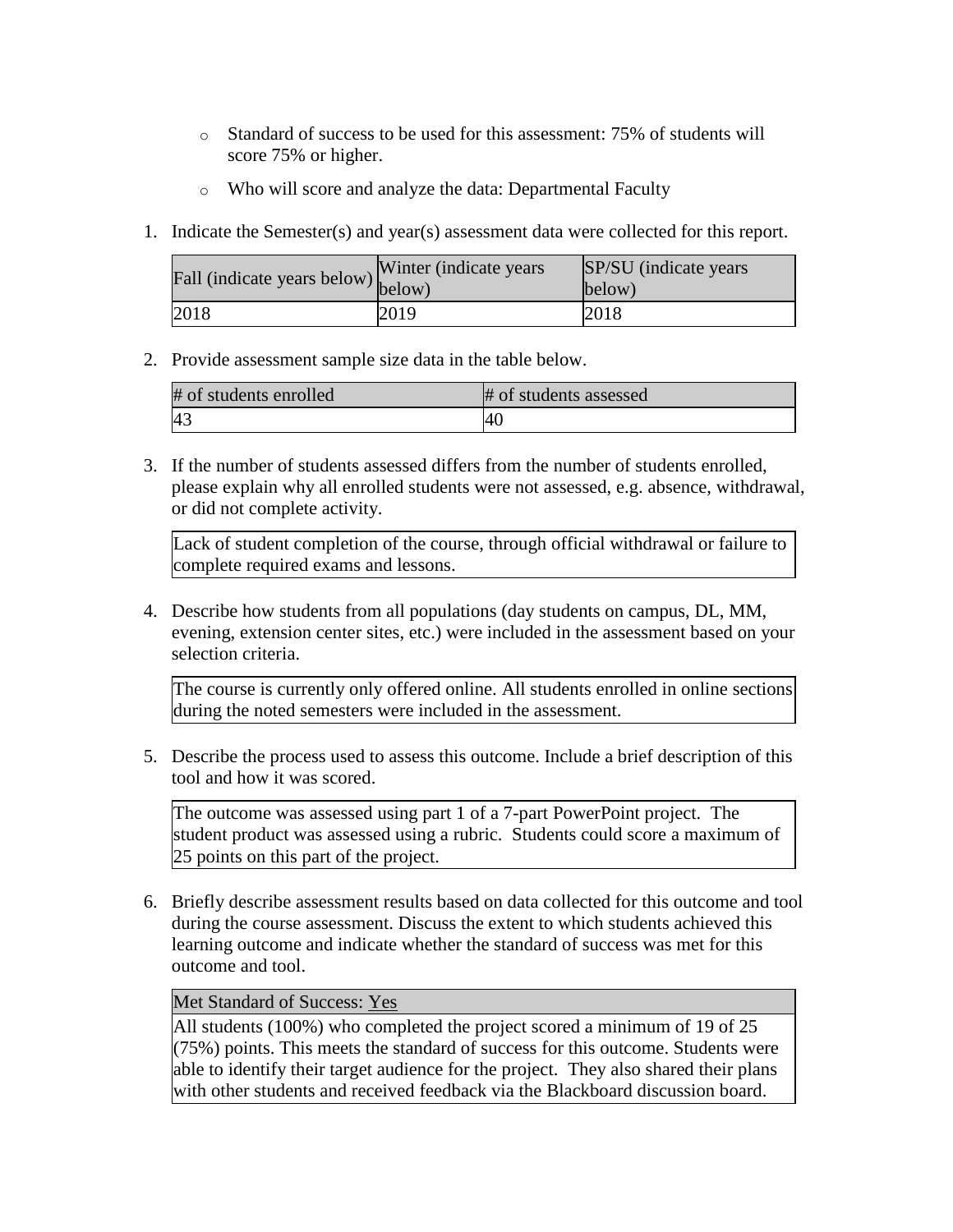7. Based on your interpretation of the assessment results, describe the areas of strength in student achievement of this learning outcome.

Students were able to identify an appropriate target audience for their project. They were able to demonstrate creativity and the skills identified by this outcome and for the first part of the project.

8. Based on your analysis of student performance, discuss the areas in which student achievement of this learning outcome could be improved. If student met standard of success, you may wish to identify your plans for continuous improvement.

Based on the instructor feedback to students, two of them had difficulty either inserting a picture on a slide or creating a logo. Two other students didn't follow directions, post their presentation on the discussion board, or provide feedback to at least three other students. These are simple errors that can be corrected by carefully following instructions on the rubric.

Outcome 2: Combine text, color, graphics and other media sources to create slide presentations using professional presentation software.

- Assessment Plan
	- o Assessment Tool: Final Presentation
	- o Assessment Date: Fall 2013
	- o Course section(s)/other population: All sections
	- o Number students to be assessed: All students
	- o How the assessment will be scored: Scored using a rubric
	- o Standard of success to be used for this assessment: 75% of students will score 75% or higher.
	- o Who will score and analyze the data: Departmental Faculty
- 1. Indicate the Semester(s) and year(s) assessment data were collected for this report.

| Fall (indicate years below) below) | Winter (indicate years) | SP/SU (indicate years)<br>below) |
|------------------------------------|-------------------------|----------------------------------|
| 2018                               | 2019                    | 2018                             |

2. Provide assessment sample size data in the table below.

| # of students enrolled | # of students assessed |
|------------------------|------------------------|
| 43                     |                        |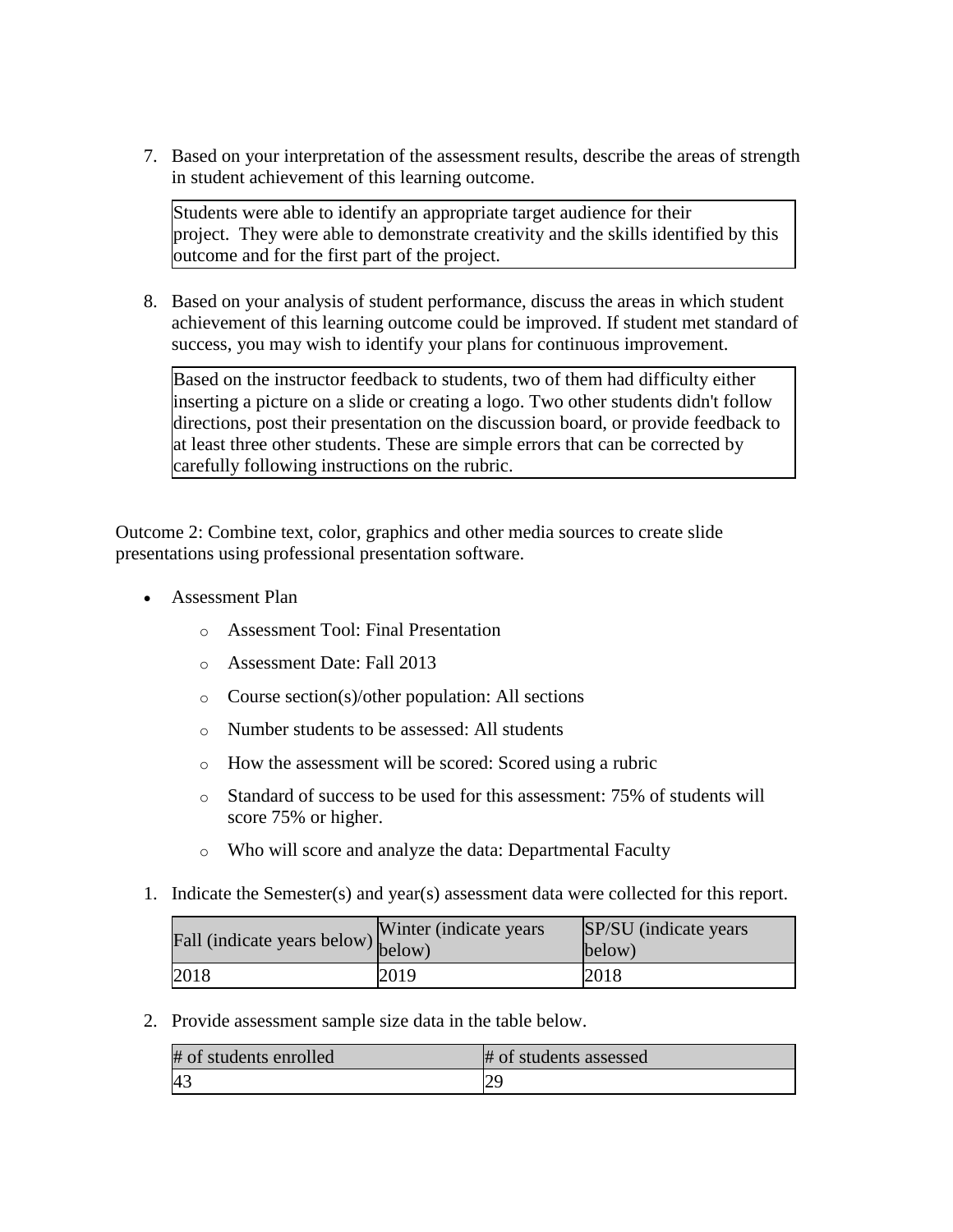3. If the number of students assessed differs from the number of students enrolled, please explain why all enrolled students were not assessed, e.g. absence, withdrawal, or did not complete activity.

Of the 42 enrolled students in the 3 terms being assessed, there were 4 student withdrawals, and a total of 9 students that completed most of the final project but not all of it. Therefore, only 29 students completed the entire final project.

4. Describe how students from all populations (day students on campus, DL, MM, evening, extension center sites, etc.) were included in the assessment based on your selection criteria.

The course is currently only offered online. All students enrolled in online sections during the noted semesters were included in the assessment.

5. Describe the process used to assess this outcome. Include a brief description of this tool and how it was scored.

The final project was a presentation created by the student broken down throughout the term into 7 parts. Each part of the presentation required adding 4 slides to the presentation, increasing in difficulty each time, with a rubric given to the students to follow step by step.

In this assessment, the students used their own ideas and creativity, and it was assessed according to the rubric given--objectively by the instructor and in addition peer-reviewed, as each assignment was posted on a class discussion board that required feedback.

6. Briefly describe assessment results based on data collected for this outcome and tool during the course assessment. Discuss the extent to which students achieved this learning outcome and indicate whether the standard of success was met for this outcome and tool.

### Met Standard of Success: Yes

Based on the data, the students that completed the entire final project achieved an average score of 98.35%, far exceeding expectations. The average was slightly lower when adding in those students who did not complete the entire project, assessing 38 students-- at 98.1%.

7. Based on your interpretation of the assessment results, describe the areas of strength in student achievement of this learning outcome.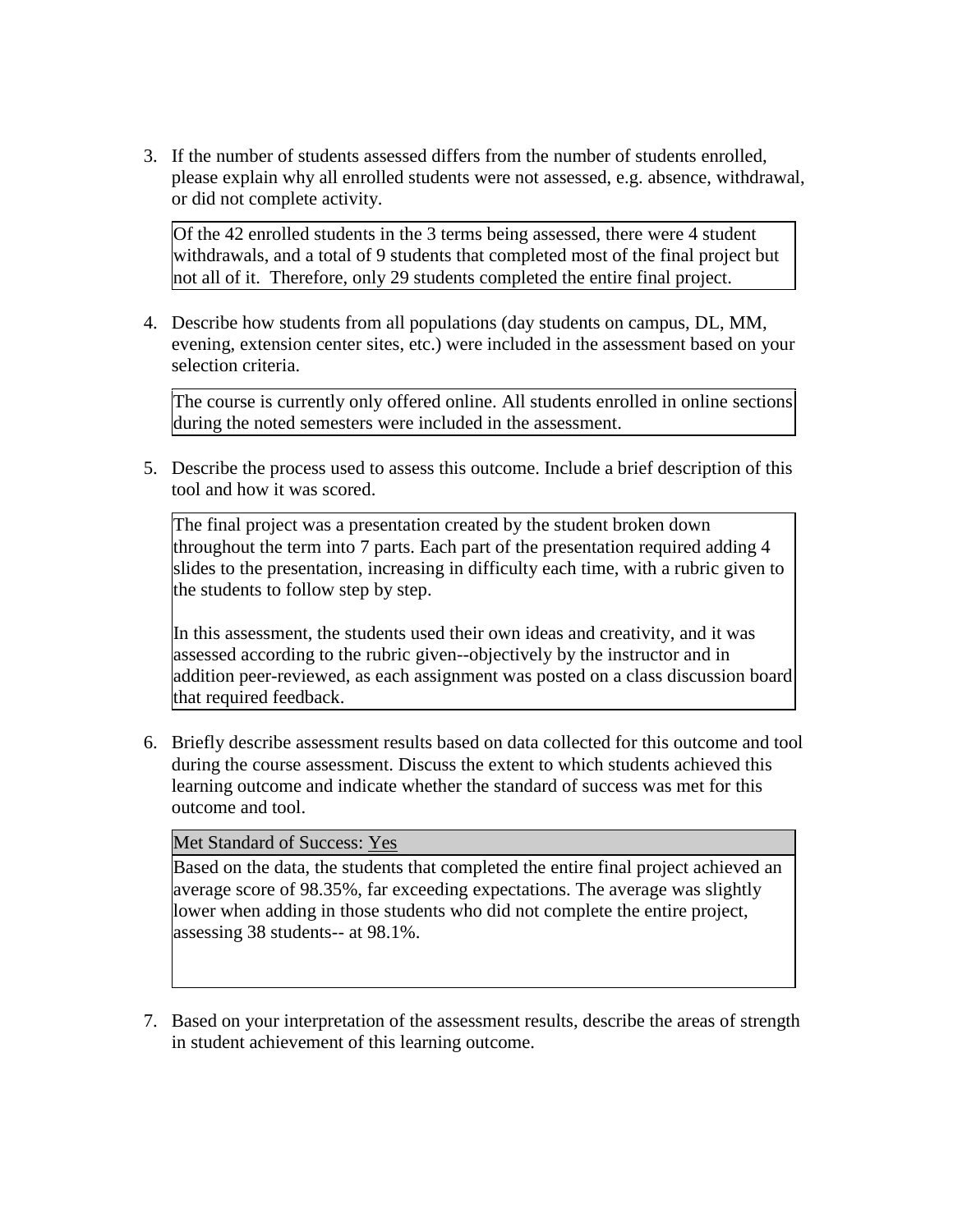Students did very well creating and designing their own presentations with their own ideas. They easily incorporated different graphics, media, and video into their presentations, and well exceeded expectations.

8. Based on your analysis of student performance, discuss the areas in which student achievement of this learning outcome could be improved. If student met standard of success, you may wish to identify your plans for continuous improvement.

Students met the standard of success. In the instances where points were lost, it was due to a lack of following all the instructions, i.e. posting to the discussion board, missing a step in the rubric directions, or missing responding to other students' posts.

Outcome 2: Combine text, color, graphics and other media sources to create slide presentations using professional presentation software.

- Assessment Plan
	- o Assessment Tool: Practical Exam
	- o Assessment Date: Fall 2013
	- o Course section(s)/other population: All sections
	- o Number students to be assessed: All students
	- o How the assessment will be scored: Checklist
	- o Standard of success to be used for this assessment: 75% of students will score 75% or higher.
	- o Who will score and analyze the data: Departmental Faculty
- 1. Indicate the Semester(s) and year(s) assessment data were collected for this report.

| Fall (indicate years below) below) | Winter (indicate years) | SP/SU (indicate years)<br>below) |
|------------------------------------|-------------------------|----------------------------------|
| 2018                               | 2019                    | 2018                             |

2. Provide assessment sample size data in the table below.

| # of students enrolled | # of students assessed |
|------------------------|------------------------|
| - 4.                   |                        |

3. If the number of students assessed differs from the number of students enrolled, please explain why all enrolled students were not assessed, e.g. absence, withdrawal, or did not complete activity.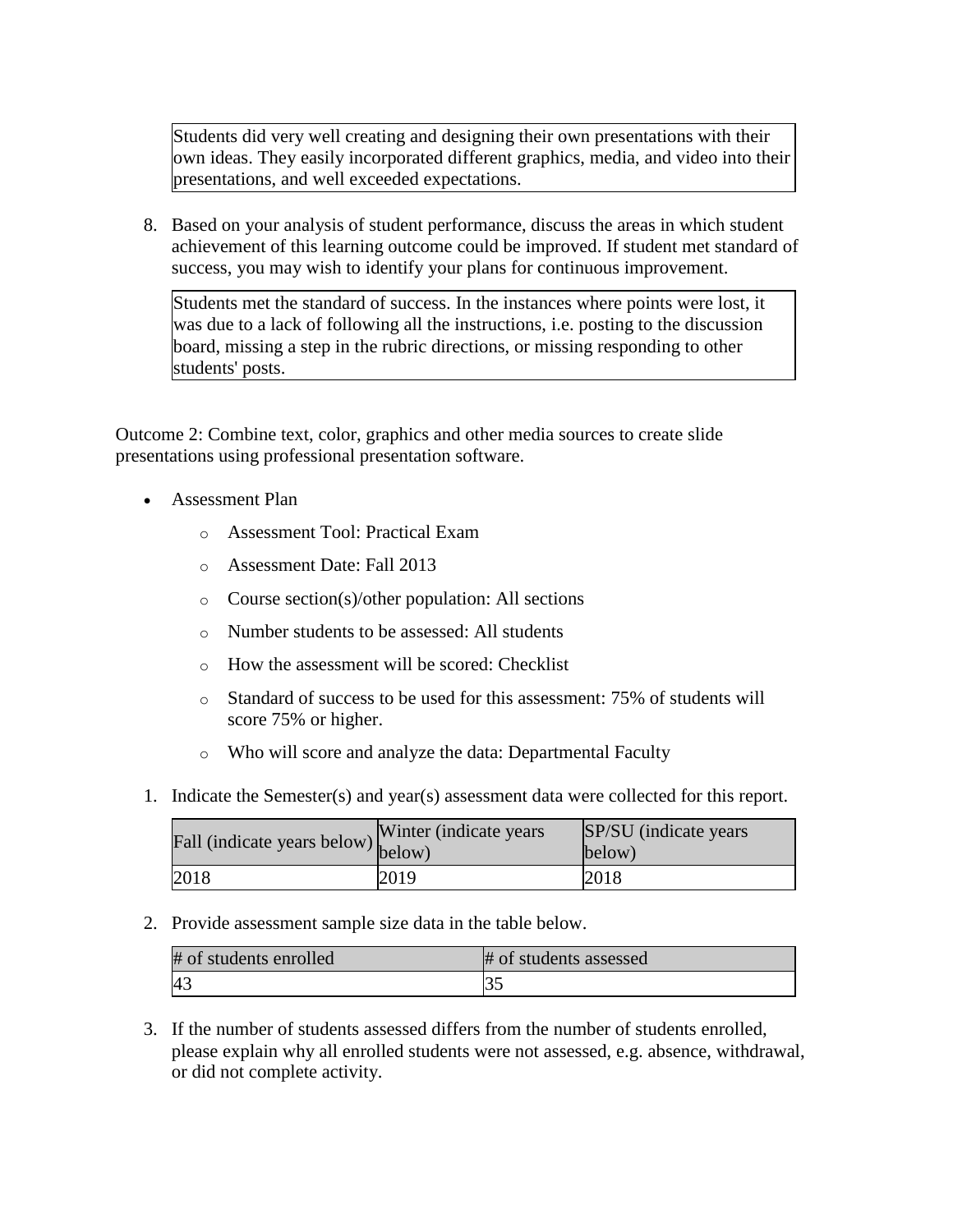Of the 42 enrolled students in the 3 terms being assessed, there were 4 student withdrawals, and a total of 3 students that completed most of the unit exams but not all of them. Therefore, 35 students completed the all of the unit exams for assessment.

4. Describe how students from all populations (day students on campus, DL, MM, evening, extension center sites, etc.) were included in the assessment based on your selection criteria.

The course is currently only offered online. All students enrolled in online sections during the noted semesters were included in the assessment.

5. Describe the process used to assess this outcome. Include a brief description of this tool and how it was scored.

There are 3 unit exams and each unit exam has 3 parts. One part is completed in blackboard (objective questions) one part is completed in GMetrix software (objective questions) and one practical part of the exam in SIMnet software- the SIMnet part requires creating a PowerPoint presentation with all of the required elements stated in the rubric.

6. Briefly describe assessment results based on data collected for this outcome and tool during the course assessment. Discuss the extent to which students achieved this learning outcome and indicate whether the standard of success was met for this outcome and tool.

Met Standard of Success: Yes

97% of students completed the practical parts of the unit exams with a score of 100%. One student received a 25/40 and another received a 35/40 and the remaining received a 40/40. This meets the standard of success for this outcome.

7. Based on your interpretation of the assessment results, describe the areas of strength in student achievement of this learning outcome.

Students did very well creating and designing their own presentations with their own ideas. They easily incorporated different graphics, media, and video into their presentations, and well exceeded expectations.

8. Based on your analysis of student performance, discuss the areas in which student achievement of this learning outcome could be improved. If student met standard of success, you may wish to identify your plans for continuous improvement.

Students met the standard of success. In the instances where points were lost, it was due to a lack of following all the instructions, i.e. posting to the discussion board, missing a step in the rubric directions, or missing responding to other students' posts.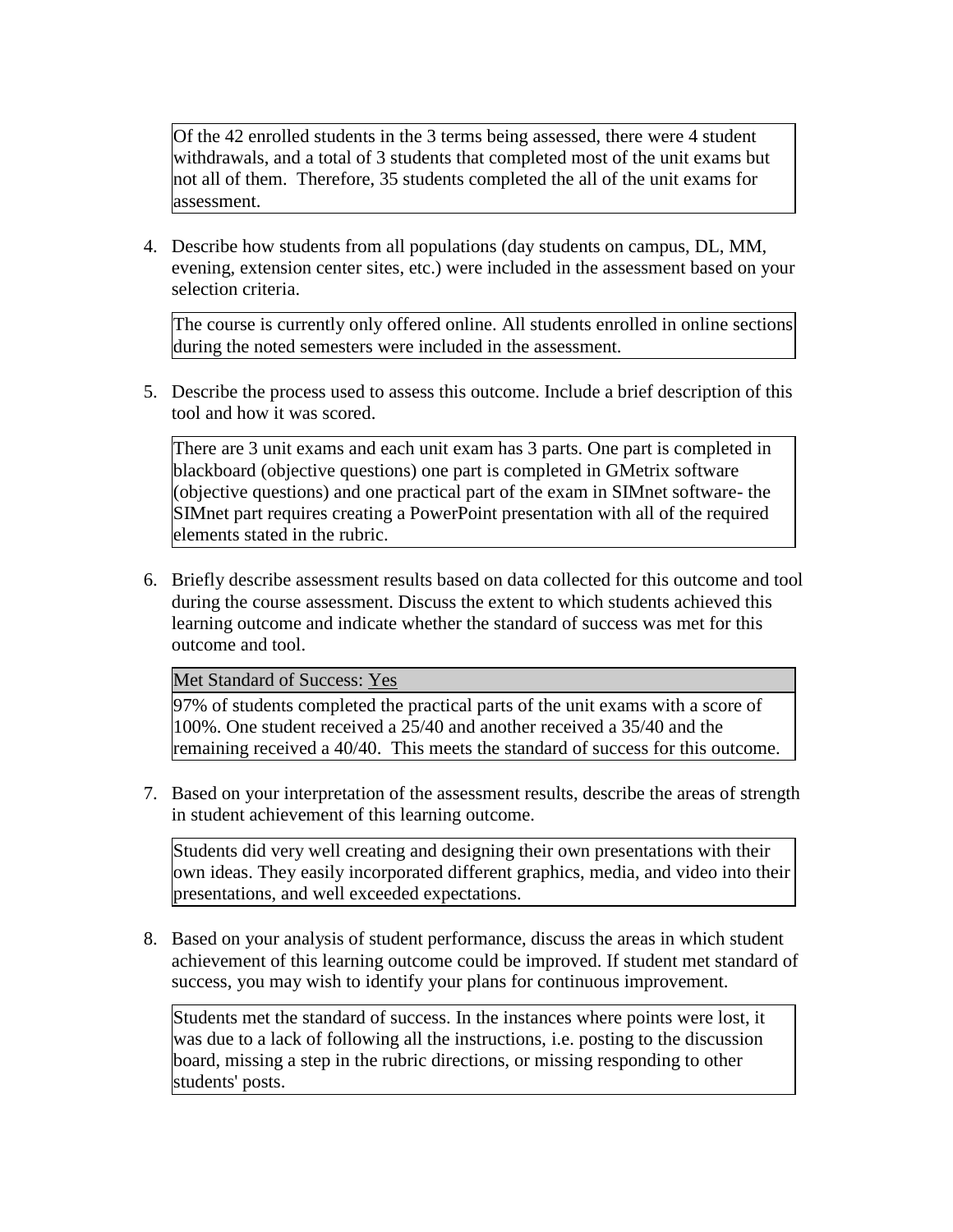Outcome 3: Produce effective handouts and flyers using professional presentation software.

- Assessment Plan
	- o Assessment Tool: Final Presentation
	- o Assessment Date: Fall 2013
	- o Course section(s)/other population: All sections
	- o Number students to be assessed: All students
	- o How the assessment will be scored: Scored using a rubric
	- o Standard of success to be used for this assessment: 75% of students will score 75% or higher.
	- o Who will score and analyze the data: Departmental Faculty
- 1. Indicate the Semester(s) and year(s) assessment data were collected for this report.

| Fall (indicate years below) below) | Winter (indicate years) | SP/SU (indicate years)<br>below) |
|------------------------------------|-------------------------|----------------------------------|
| 2018                               | 2019                    | 2018                             |

2. Provide assessment sample size data in the table below.

| # of students enrolled | # of students assessed |
|------------------------|------------------------|
| 4 <sup>3</sup>         |                        |

3. If the number of students assessed differs from the number of students enrolled, please explain why all enrolled students were not assessed, e.g. absence, withdrawal, or did not complete activity.

Of the 42 enrolled students in the 3 terms being assessed, there were 4 student withdrawals, and a total of 9 students that completed most of the final project but not all of it. Therefore, only 29 students completed the entire final project.

4. Describe how students from all populations (day students on campus, DL, MM, evening, extension center sites, etc.) were included in the assessment based on your selection criteria.

The course is currently only offered online. All students enrolled in online sections during the noted semesters were included in the assessment.

5. Describe the process used to assess this outcome. Include a brief description of this tool and how it was scored.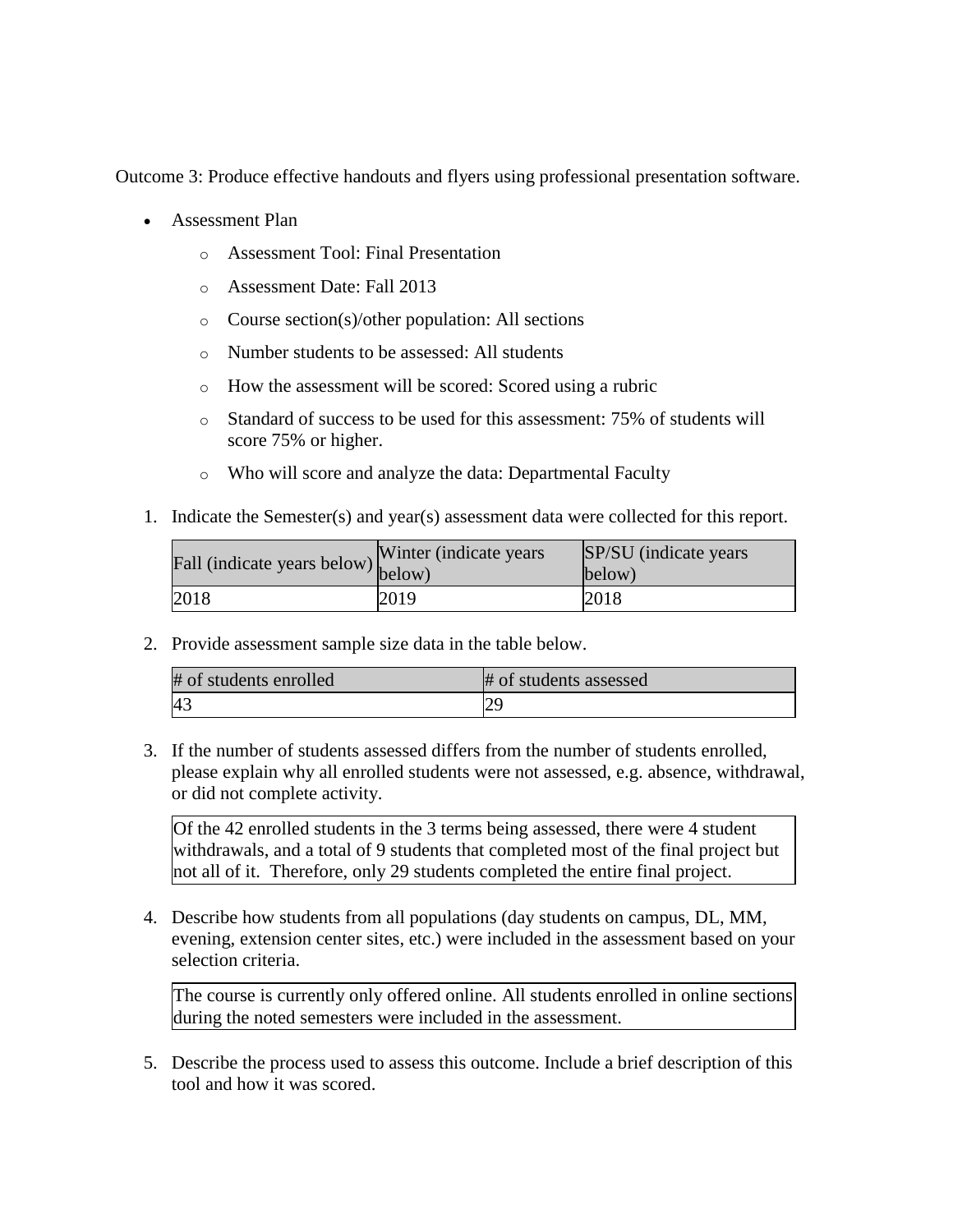The final project presentation is divided into 7 parts, each with its own rubric. In part 2 of the project, students produce speaker notes and in part 7 produce handouts. These skills are previously covered in the course homework assignments before they are assessed in the final project.

6. Briefly describe assessment results based on data collected for this outcome and tool during the course assessment. Discuss the extent to which students achieved this learning outcome and indicate whether the standard of success was met for this outcome and tool.

### Met Standard of Success: Yes

Success rate of student completing of part 2 of the project was 98.85% and part 7 of the project was 96.83%.

7. Based on your interpretation of the assessment results, describe the areas of strength in student achievement of this learning outcome.

Students did very well producing this outcome with their presentations. In the cases where assessment points were lost, it was due to either the lack of following the directions, or not posting their results to the Internet link given to them.

8. Based on your analysis of student performance, discuss the areas in which student achievement of this learning outcome could be improved. If student met standard of success, you may wish to identify your plans for continuous improvement.

Students met the standard of success for this outcome. I expect that full credit can easily be remedied by reminders on reading the instructions carefully and perhaps posting additional examples of what the final evaluations should look like.

Outcome 3: Produce effective handouts and flyers using professional presentation software.

- Assessment Plan
	- o Assessment Tool: Practical Exam
	- o Assessment Date: Fall 2013
	- o Course section(s)/other population: All sections
	- o Number students to be assessed: All students
	- o How the assessment will be scored: Checklist
	- o Standard of success to be used for this assessment: 75% of students will score 75% or higher.
	- o Who will score and analyze the data: Departmental Faculty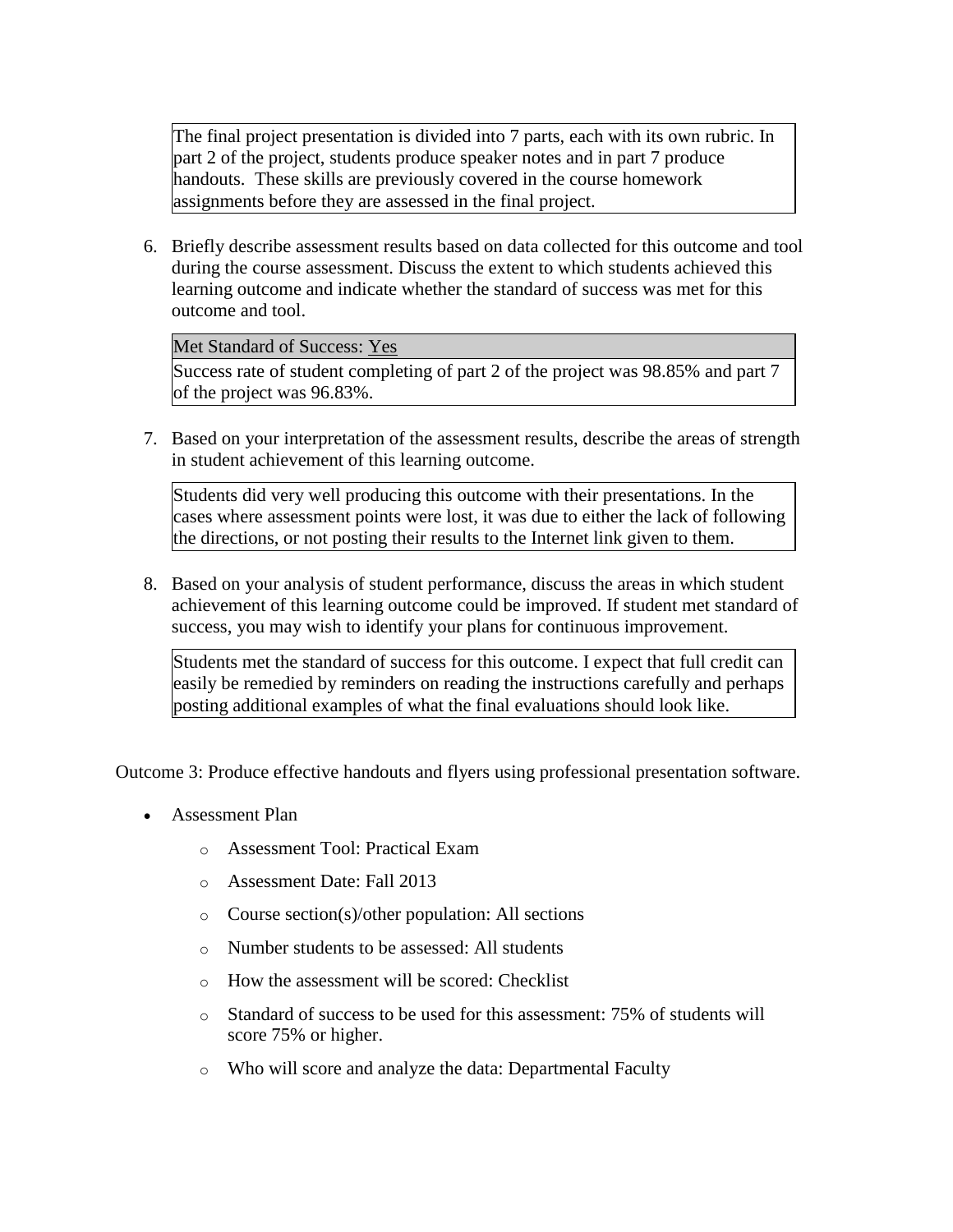1. Indicate the Semester(s) and year(s) assessment data were collected for this report.

| Fall (indicate years below) below) | Winter (indicate years) | SP/SU (indicate years)<br>below) |
|------------------------------------|-------------------------|----------------------------------|
| 2018                               | 2019                    | 2018                             |

2. Provide assessment sample size data in the table below.

| # of students enrolled | # of students assessed |
|------------------------|------------------------|
| 4 <sup>3</sup>         |                        |

3. If the number of students assessed differs from the number of students enrolled, please explain why all enrolled students were not assessed, e.g. absence, withdrawal, or did not complete activity.

Of the 42 enrolled students in the 3 terms being assessed, there were 4 student withdrawals, and a total of 3 students that completed most of the unit exams but not all of them. Therefore, 35 students completed all of the unit exams for assessment.

4. Describe how students from all populations (day students on campus, DL, MM, evening, extension center sites, etc.) were included in the assessment based on your selection criteria.

The course is currently only offered online. All students enrolled in online sections during the noted semesters were included in the assessment.

5. Describe the process used to assess this outcome. Include a brief description of this tool and how it was scored.

Unit exam 3 requires students to save PowerPoints in different formats as well as create handouts.

6. Briefly describe assessment results based on data collected for this outcome and tool during the course assessment. Discuss the extent to which students achieved this learning outcome and indicate whether the standard of success was met for this outcome and tool.

### Met Standard of Success: Yes

97% of students completed the practical parts of the unit exam 3 with a score of 100%. One student received a 25/40 and the remaining received a 40/40. This meets the standard of success for this outcome.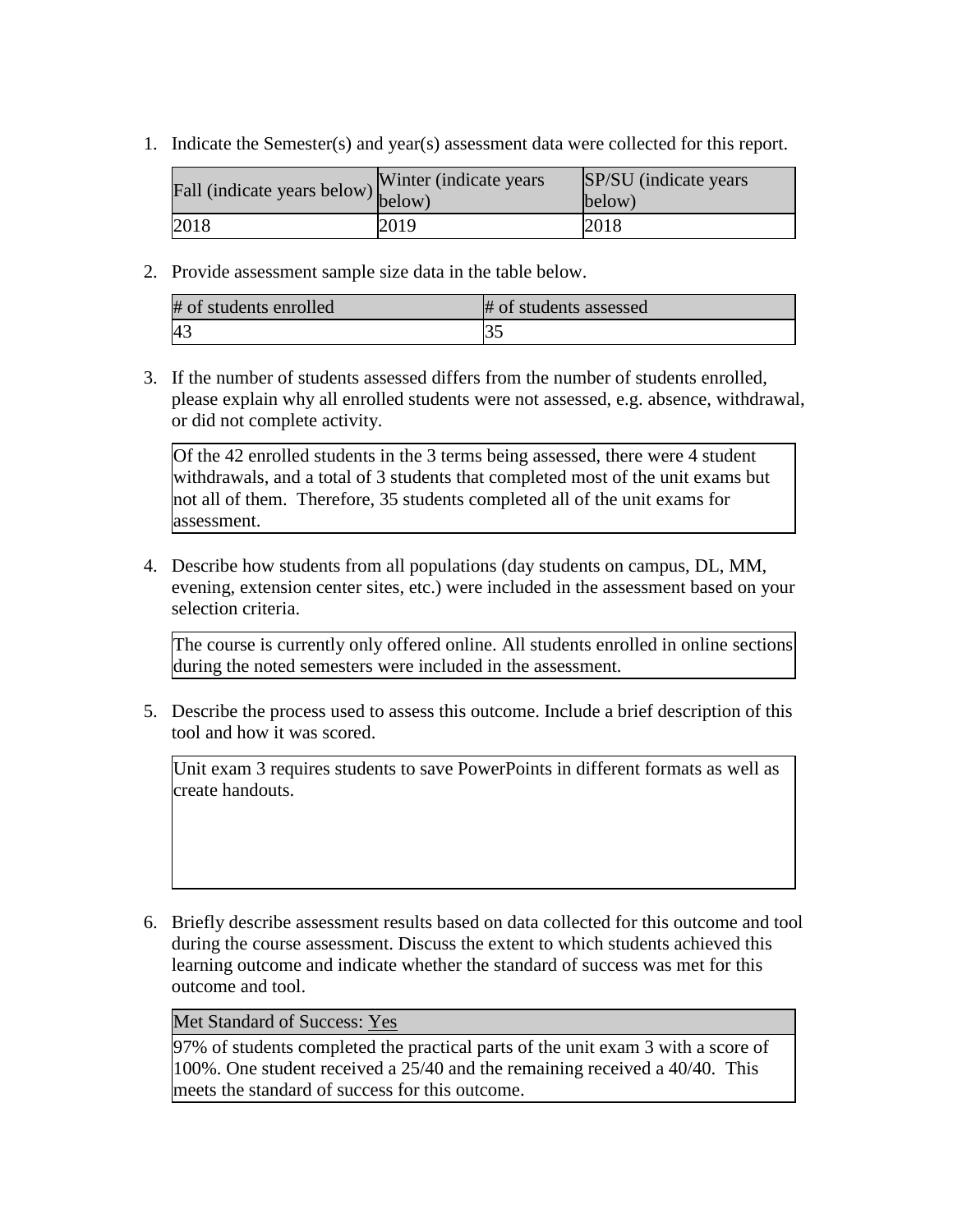7. Based on your interpretation of the assessment results, describe the areas of strength in student achievement of this learning outcome.

Students did very well producing this outcome with their presentations. In the cases where assessment points were lost, it was due to either the lack of following the directions, or not posting their results to the Internet link given to them.

8. Based on your analysis of student performance, discuss the areas in which student achievement of this learning outcome could be improved. If student met standard of success, you may wish to identify your plans for continuous improvement.

Students met the standard of success for this outcome. I expect that full credit can easily be remedied by reminders on reading the instructions carefully and perhaps posting additional examples of what the final evaluations should look like.

Outcome 4: Use professional presentation software to communicate clearly and convincingly.

- Assessment Plan
	- o Assessment Tool: Final Presentation
	- o Assessment Date: Fall 2013
	- o Course section(s)/other population: All sections
	- o Number students to be assessed: All students
	- o How the assessment will be scored: Scored using a rubric
	- o Standard of success to be used for this assessment: 75% of students will score 75% or higher.
	- o Who will score and analyze the data: Departmental Faculty
- 1. Indicate the Semester(s) and year(s) assessment data were collected for this report.

| Fall (indicate years below) below) | Winter (indicate years) | SP/SU (indicate years)<br>below) |
|------------------------------------|-------------------------|----------------------------------|
| 2018                               | 2019                    | 2018                             |

2. Provide assessment sample size data in the table below.

| # of students enrolled | # of students assessed |
|------------------------|------------------------|
| 4 <sup>2</sup>         |                        |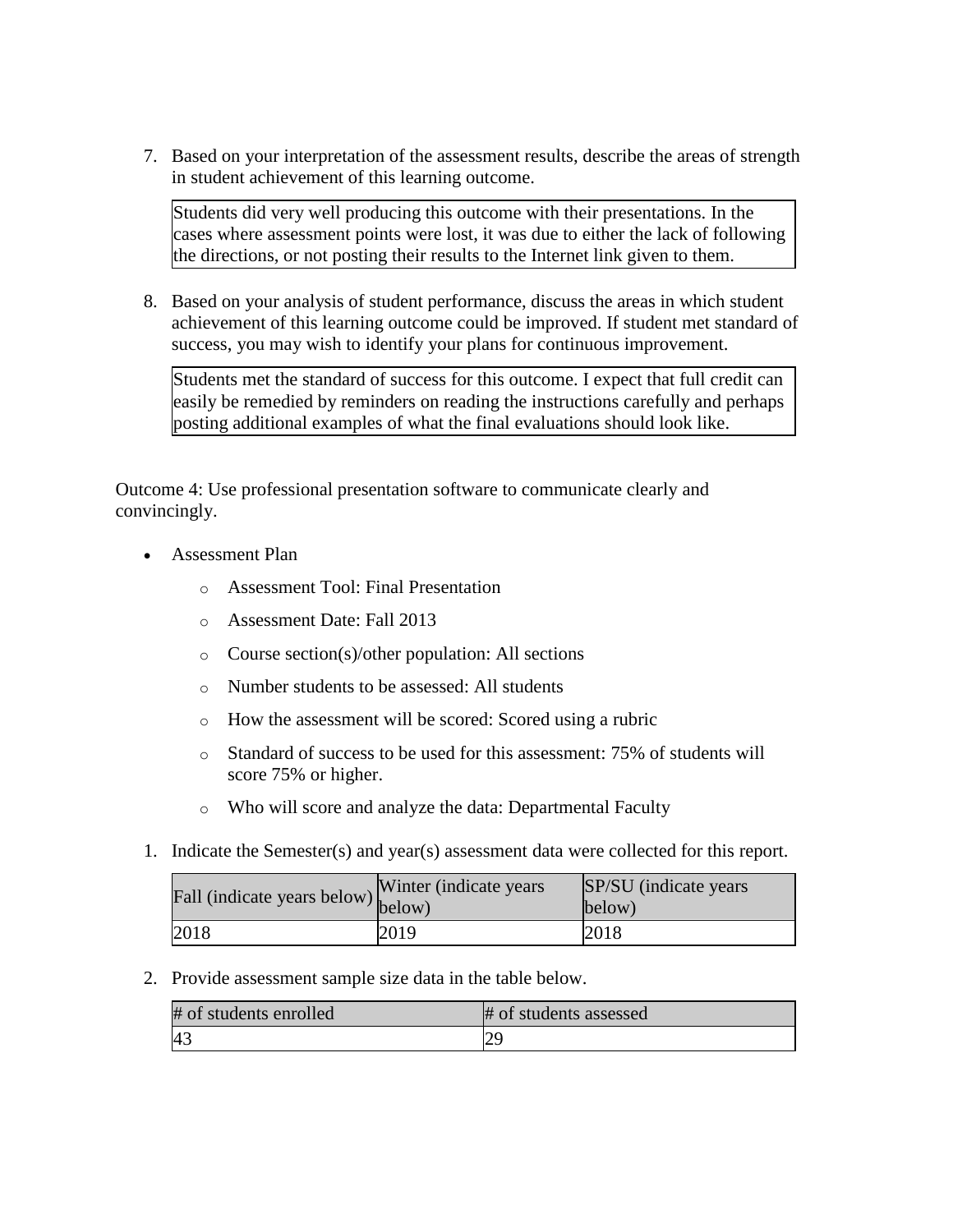3. If the number of students assessed differs from the number of students enrolled, please explain why all enrolled students were not assessed, e.g. absence, withdrawal, or did not complete activity.

Of the 42 enrolled students in the 3 terms being assessed, there were 4 student withdrawals, and a total of 9 students that completed most of the final project but not all of it. Therefore, only 29 students completed the entire final project.

4. Describe how students from all populations (day students on campus, DL, MM, evening, extension center sites, etc.) were included in the assessment based on your selection criteria.

The course is currently only offered online. All students enrolled in online sections during the noted semesters were included in the assessment.

5. Describe the process used to assess this outcome. Include a brief description of this tool and how it was scored.

In this assessment, the students used their own ideas and creativity to create a 28 slide presentation (divided into 7 parts of 4 slides each). It was assessed according to the rubric given. Each rubric included points given for correct spelling and grammar, easy and clear fonts to read, and formatting that is visually appealing for clear and effective communication.

6. Briefly describe assessment results based on data collected for this outcome and tool during the course assessment. Discuss the extent to which students achieved this learning outcome and indicate whether the standard of success was met for this outcome and tool.

Met Standard of Success: Yes

Based on the data, the students that completed the entire final project achieved an average score of 98.35% far exceeding expectations. The average was slightly lower when adding in those students who did not complete the entire project, assessing 38 students-- at 98.1%. All students (100%) who completed the project scored a minimum of 21 of 25 (84%) points.

7. Based on your interpretation of the assessment results, describe the areas of strength in student achievement of this learning outcome.

Students did very well on clearly and convincingly creating their PowerPoint presentations. They far exceeded expectations.

8. Based on your analysis of student performance, discuss the areas in which student achievement of this learning outcome could be improved. If student met standard of success, you may wish to identify your plans for continuous improvement.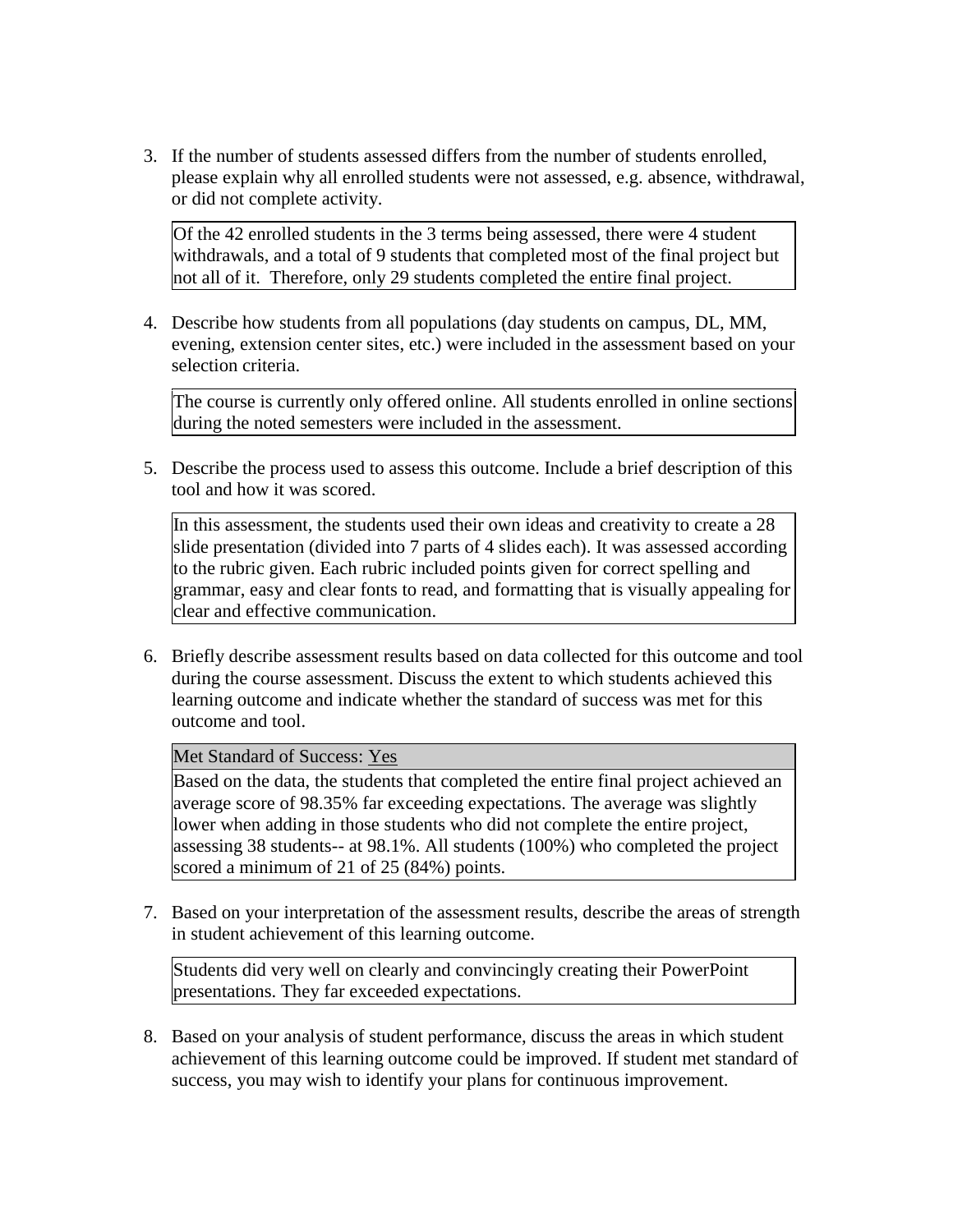Students met the standard of success for this outcome. Each rubric included points given for correct spelling and grammar, easy and clear fonts to read, and formatting that is visually appealing for clear and effective communication. Points were only lost here when students neglected to complete the project.

## **III. Course Summary and Intended Changes Based on Assessment Results**

1. Based on the previous report's Intended Change(s) identified in Section I above, please discuss how effective the changes were in improving student learning.

This course is currently meeting the needs of students. This is the first evaluation in several years.

2. Describe your overall impression of how this course is meeting the needs of students. Did the assessment process bring to light anything about student achievement of learning outcomes that surprised you?

This course has been revised from the ground up in the past year-new syllabus, new assignments, and a whole new final presentation project. In addition, I added the use of the discussion board that was not used before. Students are using Blackboard, SIMnet, and GMetrix software as well. Overall outcomes are extremely high.

3. Describe when and how this information, including the action plan, was or will be shared with Departmental Faculty.

The assessment results will be shared with the business department and the curriculum and assessment committees for comments and discussion in the next organized meeting.

4.

Intended Change(s)

| <b>Intended Change</b> | Description of the<br>change | Rationale | Implementation<br>Date |
|------------------------|------------------------------|-----------|------------------------|
| No changes intended.   |                              |           |                        |

5. Is there anything that you would like to mention that was not already captured?

Summary: